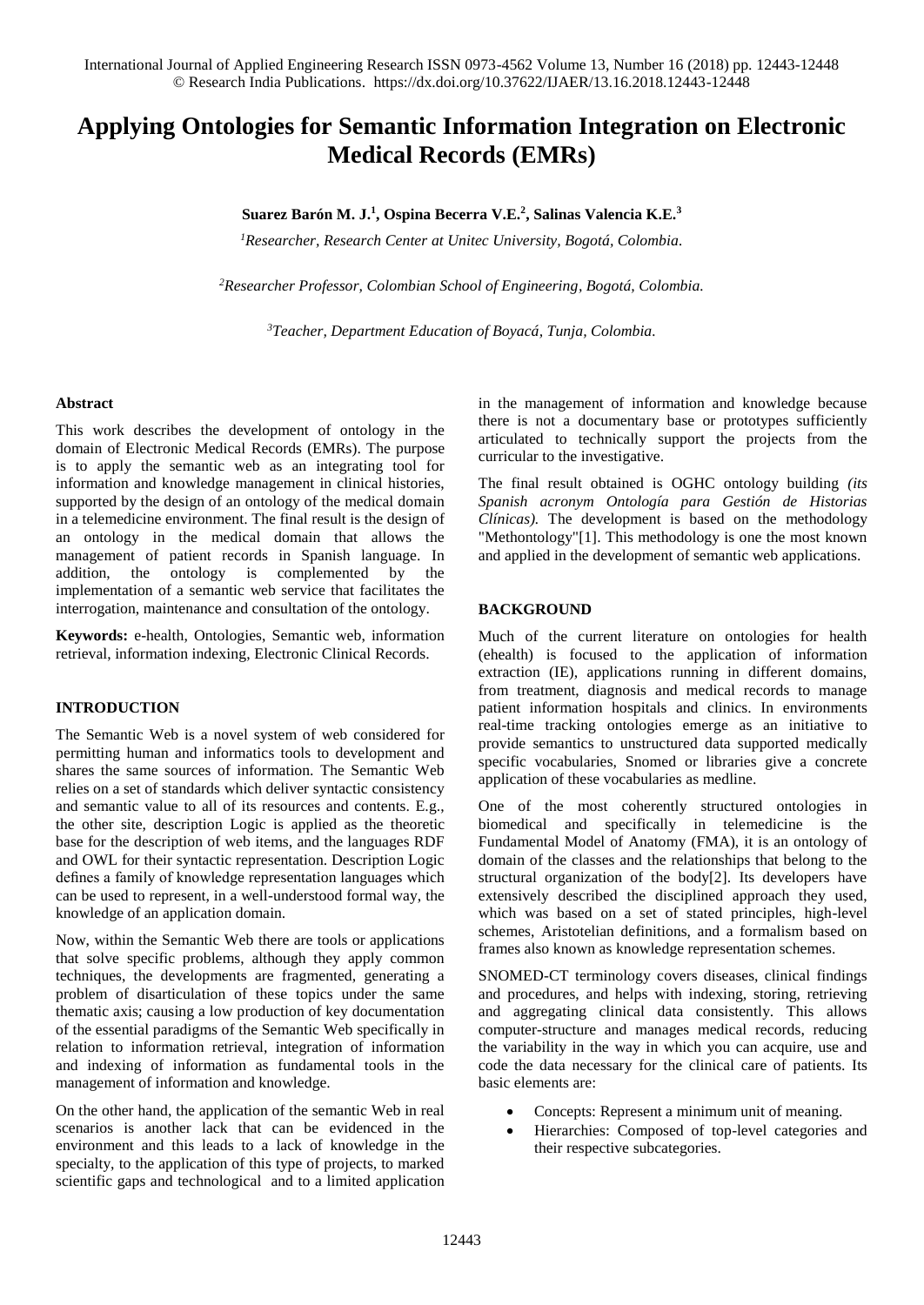- Relationships: The type "IS\_A" link concepts allow hierarchies; attribute relationships between hierarchies connected concepts.
- Descriptions: Terms or names associated with a concept

The other hand, the Taxonomies is utilized to represent the knowledge on the ontological base. They are used to classify the terms contained in the semantic vocabulary for the sake of performing a simpler searching for the system.

"The taxonomy groups several tags around a set of concepts, therefore by mapping its tags to the taxonomy, they can infer the concepts the user is interested in, even if these concepts are not explicit in the user's tags" [2].

The Semantic Web has provided advances in several computer science fields, being information systems for medicine an example. It is important to remark that the admission operation of a patient is a critical point for the electronic medical recording (EMR) procedure. The use of information technologies has offered opportunities, particularly in hospitals, for the support and improvement of the EMR process [3].

Current systems make use of patients' data and the reported symptoms in order to perform a posterior semantic search to infer those most probable diseases affecting the patient. This helps to significantly improve the speed of attention in admission process in hospitals.

Regarding clinical data analysis, the principal problem is related to the ability to recognize information embedded in heterogeneous data and the description of the relations between them; therefore, important actions should be performed towards information and knowledge management.

In the Information management, the ontologies give a set of procedures that allow controlling the life cycle of clinical data. The main goal of these processes is to minimize the interaction between the human beings and the machine such that the machine independence is increased. The idea is to establish a query and information management system highly autonomous such that it minimizes dependence on user experience and associated errors [4]. The main function of the semantic web in the information management system is the indexing and retrieving of information for the later use. Ontologies provide facilities for the understanding of data to the same machine without requiring human interaction [5].

For the authors in [6], knowledge management (KM) has been one of the success factors for competitive advantage in organizations. On the other hand, new developments in information technology (IT) have provided innovations in the field of knowledge management. That is, IT innovation has become a crucial factor in the survival and success of organizations in the information era.

Semantic annotation tools allow fully retrieving of the knowledge required by the manager; and, research in this area is constantly growing and evolving. In addition, new advances in information technology have provided innovations in the field of KM.

The motivation for working on knowledge management supported by IT comes from the need of availability of information accumulated from previous experiences, such that once the information is stored and organized, this can be useful in case of facing similar challenges, where the storage and organizing information are provided by using ontologies.

The Semantic Web is designed to allow humans and software applications to process and share the same sources of information [7]. The Semantic Web is based on a set of standards that provide consistency and syntactic and semantic value to all its contents. For example, the logical detail is used as the theoretical basis for the description of the articles in the web; and, the RDF (Resource Description Framework) and OWL (Onto Web Language) languages for syntactic representation.

The success of the Semantic Web in an organization ultimately depends on its adoption by an important mass of users; that is, it should be applied to realistic scenarios outside laboratories, theoretical models and research centers. In fact, this situation has not occurred, as reported in some studies [8]. It is probably caused by the fact that users find SW difficult for using, complex to develop and only offers trivial solutions. It saves time and money, and provides access to specialized medical services in remote geographical areas [9]. In the telemedicine systems, the ontologies can provide several information management services, where the storage of medical recordings plays an important role (e.g. big data). However, if we want to get access to relevant information including medical vocabulary, the new telemedicine systems should include alternatives that provide semantic information management solutions.

Among other properties involving telemedicine we mention: efficiency, effectiveness, robustness, quality and coverage to a large number of patients. Summarizing, telemedicine is a widespread conception that involves all those fields of medicine supported by IT.

# **METHODOLOGY**

The scheme applied in the development of the ontology is given from the methodology known as "Methontology"[1]. It uses this methodology because an electronic medical record system is a type of system based on data, information and knowledge; therefore in the development arises problems in the acquisition, conceptualization, formalization, implementation and maintenance of the ontology. The methodology implemented applies the following stages:

# *Design*

The aim of this phase in Ontology (OGHC) is to represent the concepts that refer to the individual patient data and information entities required in the automation of information processing. In particular, OGHC indicates the health data relationship, data concerning the patient's medical records and information entities that are used in its management.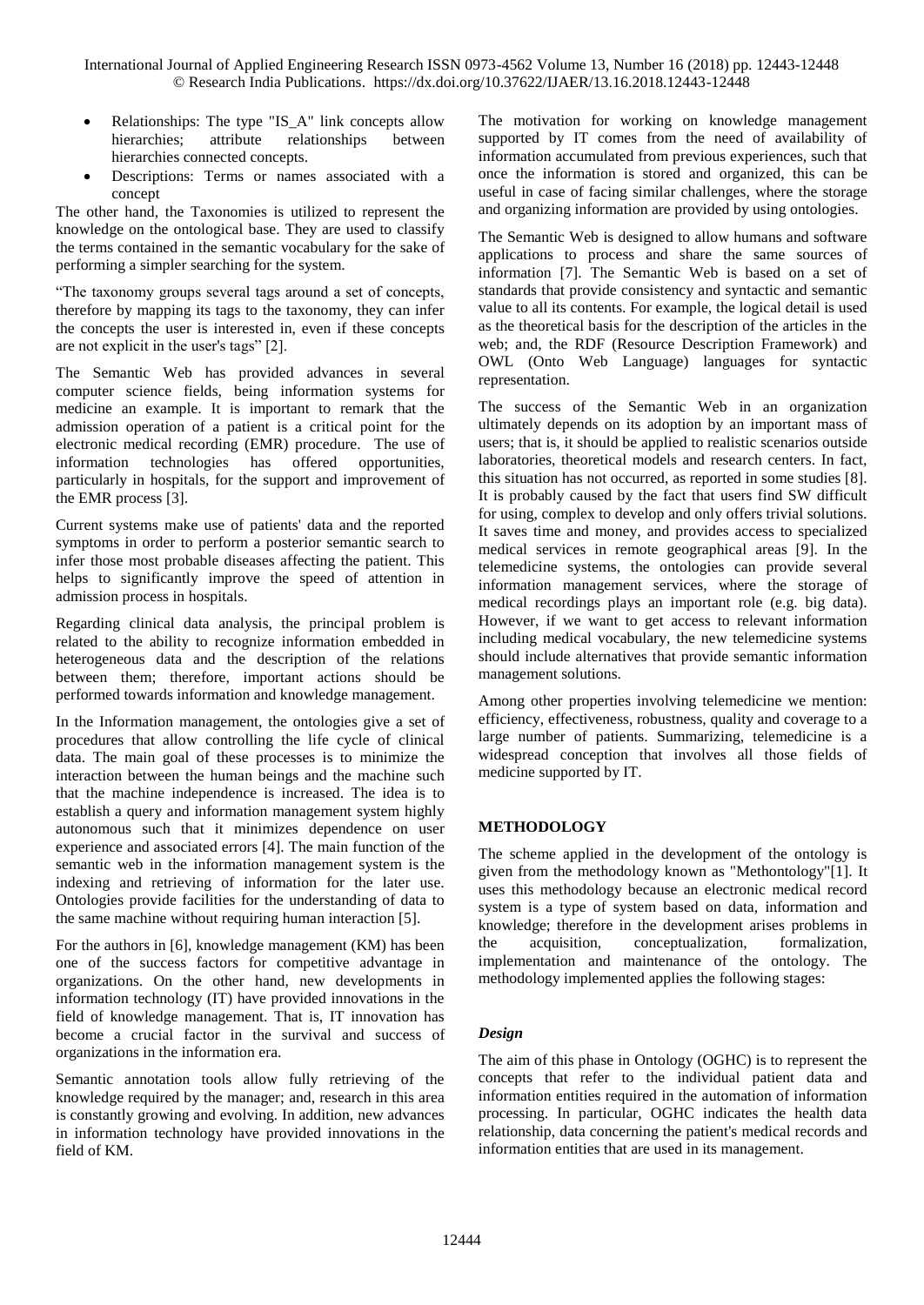International Journal of Applied Engineering Research ISSN 0973-4562 Volume 13, Number 16 (2018) pp. 12443-12448 © Research India Publications. https://dx.doi.org/10.37622/IJAER/13.16.2018.12443-12448

On the other side, from the point of view of knowledge management, the ontology allows that other users re-uses domain knowledge such as: diagnostics, patient monitoring data, and medical treatment of patients.

The knowledge base also allows knowledge engineers declare valid other terminology used in knowledge representation. The ontology allows adding, deleting and querying data on patients and determining the types of clinical diagnosis that might involve these actors; in addition, it can allow defining the collection and analysis of data for which three data sources were analyzed: practical experiences, review literature and medical records of patients.

### *Concepts Integration*

Concept integration phase creates the organization and the structure of knowledge acquired during acquisition and formalization activities; using schemas that are independent respect to paradigms of knowledge representation (e.g. semantic net) and implementation in which the ontology will be formalized and implemented. This ontology applies a conceptual model of natural language for semantic annotations given knowledge domain (see Figures 1(a) and 1(b); here it can be seen three semantic annotations given for "Antecedente1", equivalent to "Antecedent" in English language.

From the point of view of ontology: Cancer, Parkinson, Diabetes are semantically representations of the "family antecedent" type; although the ontology could take that as a diagnosis, this would be considered as cases of equivalence or synonym. A similar behavior occurs with semantic annotations and relationships between ID and record personal.



**Figure 1(a).** Conceptual model

| Annotations: Datos1 |  |  |  |
|---------------------|--|--|--|
| Raza                |  |  |  |
| "Mulato"^^strinq    |  |  |  |
| Sexo                |  |  |  |
| "Masculino"^^strinq |  |  |  |

**Figure 1(b).** Semantic annotations

The ontology domain (OGHC) involves the concepts and relationships of a history between a health care provider (medical personnel) and their patients; these terms and concepts often are distributed like heterogeneous but through the semantics provided by the ontology the desired information can be naturally integrated. It is important to note that these concepts are considered as actions of an administrative and clinical order given between staff and patients.

#### *Validation*

Based on the principle of usability of the information, it is assumed that the OGHC ontology will be applied both to structure a knowledge base (KB) and to support its reused and interoperability to be shared by different levels of users, using initially a structured and precise language natural representation. In the design and construction of ontology it is used the ontologies programming language OWL executed under the platform protégé. As seen in Figure 2, the design of frame of classes is performed taking into account four main entities: *"FrecuenciaRespiratoria, ReflejoPupilar, TensiónArterial….".* These classes are related to generate the complete structure to the ontology.

|  |  | RelacionDiagnostico1 |  |  |  |  |
|--|--|----------------------|--|--|--|--|
|  |  |                      |  |  |  |  |

URI: http://www.owl-ontologies.com/OntoHipertension.ow\#RelacionDiagnostico1 Annotations:

FrecuenciaRespiratoria ""^^string ReflejoPupilar """sting Tension Arterial """sting Diagnostico "As ma"^^string AntecedentePersonal "As ma"^^string Edad"23"^^string Frecuencia Cardiaca "62"Mstring Temperatura "37"^^string AntecedenteFamiliar "As ma"^^string

**Figure 2.** Frame of Classes for ontology OGHC

#### **RESULTS**

### *The Ontology Implementation*

In this phase of ontology development is applied Top Down method starting with the definition of global concepts to reach the minimum level of specificity; for example, the super classes defined are associated in medical record as *"Antecedentes, Datos Personales y examen físico"*, the classes associated to *"Antecedentes"* are subordinate in the *"familiar"* type, and antecedents in the "personal" type.

In Knowledge management, some classes of ontology as race *"EstadoAlerta" and "EstadoConciencia"* (see figure 3) are key criteria for determining possible of preliminary diagnoses if exist case of some very particular symptomatology with characterization that may occur in some populations and cultures.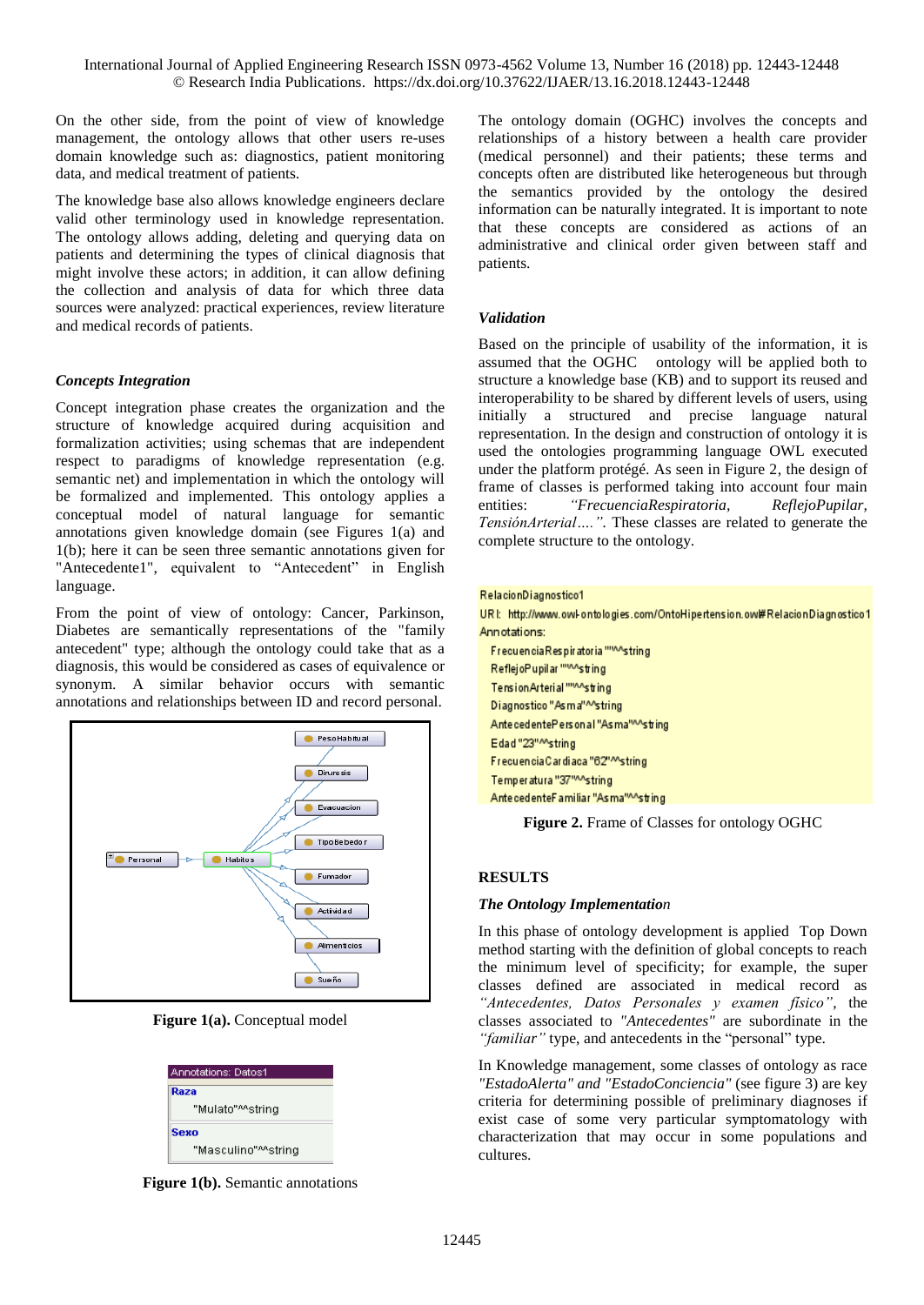International Journal of Applied Engineering Research ISSN 0973-4562 Volume 13, Number 16 (2018) pp. 12443-12448 © Research India Publications. https://dx.doi.org/10.37622/IJAER/13.16.2018.12443-12448



**Figure 3.** Levels OGHC Ontology

The subclass habits (*"Edad")* of class *"DatosPersonales"*  contains instances: regular weight "Nombre" and Sexo (*"Gender");* it is evaluated through instances "type" if a patient is drinker and/or smoker; it details the feeding practices and the time of their sleep. Each level of detail and specialization of OGHC ontology allows experts and support staff updating the Knowledge Base, in this case by means of type inference rules SWRL (Semantic Web Rule Language). The generation, validation and application of knowledge by the experts [10] are reflected in the continuous updating and feeding of ontology and their semantic relationships between terms that lead to transform tacit knowledge to explicit knowledge.

OWL is the development language used in the construction of OGHC ontology. OWL allows the information management of medical records contained in the ontology and further facilitates the interpretation of the vocabulary explicitly, its significance in terms of domain knowledge and relationships between these terms. Being oriented the ontology as a solution to the interoperability of clinical information on telemedicine platforms, the ontology operates according to semantic specifications, given by W3C consortium.

In the web context through OWL, the ontology works as a graph of nodes relations, properties and attributes, called RDF.

Additionally, RDF has as native language XML (eXtensible Markup Language) and thus any OWL annotation may be interpreted in terms RDF / XML. The above analysis can be seen in Table 1; we used XML syntax which allows you to specify the relationships between the various entities. It also allows the specification of the properties of each entity and its type.

## **Table 1.** Notation OWL in terms RDF for the OGHC Ontology

| <owl:namedindividual rdf:about="http://www.owl-&lt;br&gt;ontologies.com/OntoHipertension.owl#Datos2"></owl:namedindividual>                       |
|---------------------------------------------------------------------------------------------------------------------------------------------------|
| <rdf:type rdf:resource="http://www.owl-&lt;/td&gt;&lt;/tr&gt;&lt;tr&gt;&lt;td&gt;ontologies.com/OntoHipertension.owl#DatosPersonales"></rdf:type> |
| <nombre>Marcela</nombre>                                                                                                                          |
| <identificacion>1026873748</identificacion>                                                                                                       |
| <sexo>Femenino</sexo>                                                                                                                             |
| <edad>30</edad>                                                                                                                                   |
| <raza>Caucasico</raza>                                                                                                                            |
| $\langle$ /owl:NamedIndividual>                                                                                                                   |

#### *The evaluation and maintenance*

The evaluation of the solution was performed by knowledge engineers who will provide theoretical and practical judgment to incorporate new knowledge derived from medical experience that may lead to optimal performance of managed medical record. This support will allow a constant refinement and product quality strengthening.

To information retrieve from ontology, it is used a specific syntax that allows the return and integration of data from relational databases. Currently, there are several languages that allow this work; nevertheless, the W3C consortium was suggested as recommendation to the SPARQL language. SPARQL uses syntax based on Transact-SQL [11] given that multiple statements can be compared. An example of this syntax can be seen in Table 1 which uses a series of commands to return information from the medical record where metadata are stored in terms RDF / OWL and SPARQL recovered through flexible queries.

Jena [12] is the base component in building the semantic web service. This service was designed to allow the end user to view the ontology. Jena provides high operability of information management function and the metadata management functionality is complemented with the characteristic to be system "reasoning" since this system is integrated with the Protégé OWL of inference [13].

The Jena architecture consists of several layers which allow deciphering the content semantics files such as RDF, to subsequently execute the search. The framework built for the launch of OGHC ontology and knowledge management can be seen in Figure 4. In addition to this, you can note the interaction between components and levels at the time to present and display the contents of the ontology in the designed semantic service**.**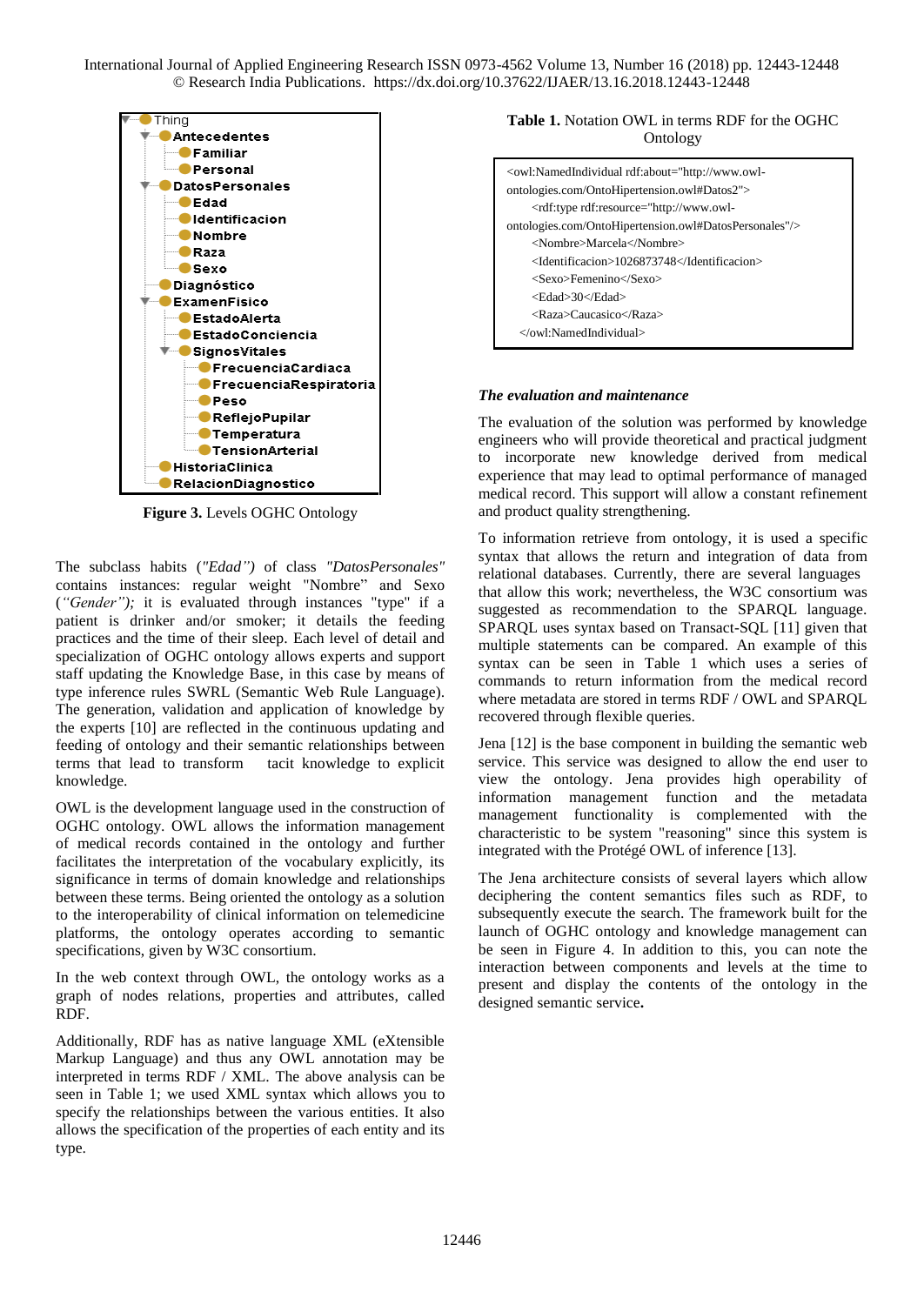International Journal of Applied Engineering Research ISSN 0973-4562 Volume 13, Number 16 (2018) pp. 12443-12448 © Research India Publications. https://dx.doi.org/10.37622/IJAER/13.16.2018.12443-12448



**Figure 4.** Model of Knowledge and its integration to the service web

Data acquisition of ontology is semiautomatic through XML documents. The result of this stage allows establishing that the ontology scope will handle basic medical knowledge for patients with mild pathologies. Supported on the conceptualization phase of ontologies where one of the tasks is to define logical rules expressed in natural language, we proceed to implement the rules with the use of the reasoners and specific purpose languages focused to writing rules under SWRL syntax.

To populate the ontology, it starts a load in the ETL processes (Extracting, Transformation and Load). This operation is done by manually incorporating semantic information from the ontology so that processing and extracting tasks are executed from multiple XML documents containing information from Electronic Medical Record of patients; these data XML allow retrieving information from relational databases stored in health centers.

#### **CONCLUSIONS AND DISCUSSION**

The management of information and knowledge through OGCH Ontology is a novel proposal that in the near future will allow sectors as health care to have access to multiple resources and global technologies. Indexing information retrieval and multiple data links are some of the alternatives that may have them to implement semantic solutions.

To display the actual functionality and consumption of the OGHC ontology prototype it is implemented a semantic Web service that provides customers the ability to perform queries about the attributes of the ontology. A part of the semantic web service is shown in figure 5; each change, adjust or maintenance on the ontological knowledge model will be visualized to the customer though semantic service.

| nome<br>Antecedentes                                | <b>Examen fisico</b><br>-Sigr<br>is vitales<br>Diagnostico |  |  |  |  |  |  |
|-----------------------------------------------------|------------------------------------------------------------|--|--|--|--|--|--|
| Datos del paciente                                  |                                                            |  |  |  |  |  |  |
| Nombre                                              | Alan                                                       |  |  |  |  |  |  |
| Edad                                                | 23                                                         |  |  |  |  |  |  |
| Raza                                                | Afro                                                       |  |  |  |  |  |  |
| Sexo                                                | Masculino                                                  |  |  |  |  |  |  |
| Consulta<br>Anterior<br>Siguiente<br>Signos vitales | inserta                                                    |  |  |  |  |  |  |
| Frecuencia cardiaca                                 |                                                            |  |  |  |  |  |  |
|                                                     | 62                                                         |  |  |  |  |  |  |
| Frecuencia respiratoria                             | 50                                                         |  |  |  |  |  |  |
| Peso                                                | 61                                                         |  |  |  |  |  |  |
| Reflejo pupilar                                     | Normal                                                     |  |  |  |  |  |  |
| Temperatura                                         | 37                                                         |  |  |  |  |  |  |
| Tensión arterial                                    | 110-80                                                     |  |  |  |  |  |  |
| Siguiente<br>Antorior                               | ine orta.                                                  |  |  |  |  |  |  |

**Figure 5.** Screenshot of the semantic web service for displaying Ontology OGCH

In the future, one of the tasks that must be done is the indexing to global level of the medical nomenclatures such as SNOMED. Bilingual access to medical libraries as<br>MEDLINE, information retrieval of pharmaceutical MEDLINE, information retrieval of terminologies and finally integration with other medical domain ontologies are currently under development and implementation, models in which generic relations are expressed in the medical domain and can be useful to specialists. As a future work, we propose to incorporate a service that facilitates the performing of the ETL tasks.

This service would work automatically for multiple XML documents containing information from relational databases found in hospitals. The DTD design (Document Type Definition) is considered as the source file that will populate the ontology OGCH in an automatically way. The knowledge model will be updated in real time by the ontology OGCH, together with implementing HL7 standards.

## **REFERENCES**

- [1] Kuziemsky, C. and Lau, F. 2010. *A four stage approach for ontology-based health information system design*. Elsevier Science Publishers Ltd. 50, 3 (Nov.2010), 133- 148. DOI= [http://dx.doi.org/10.1016/j.artmed.2010.04.](http://dx.doi.org/10.1016/j.artmed.2010.04.012) [012.](http://dx.doi.org/10.1016/j.artmed.2010.04.012)
- [2] Ilaria, T. 2009. Adaptive systems in the era of the semantic and social web, a survey. *User Modeling and User-Adapted Interaction.* 19, 5 (Dec. 2009), 433-486. <http://dx.doi.org/10.1007/s11257-009-9067-3>
- [3] Paolo, B., Marc, C., Oussama, Z., Annabel, B., and Anita B. 2010. Using semantic web technologies for clinical trial recruitment. In *Proceedings of the 9th international semantic web conference on The semantic web - Volume Part II* (ISWC'10), Peter F. Patel-Schneider, Yue Pan, Pascal Hitzler, Peter Mika, and Lei